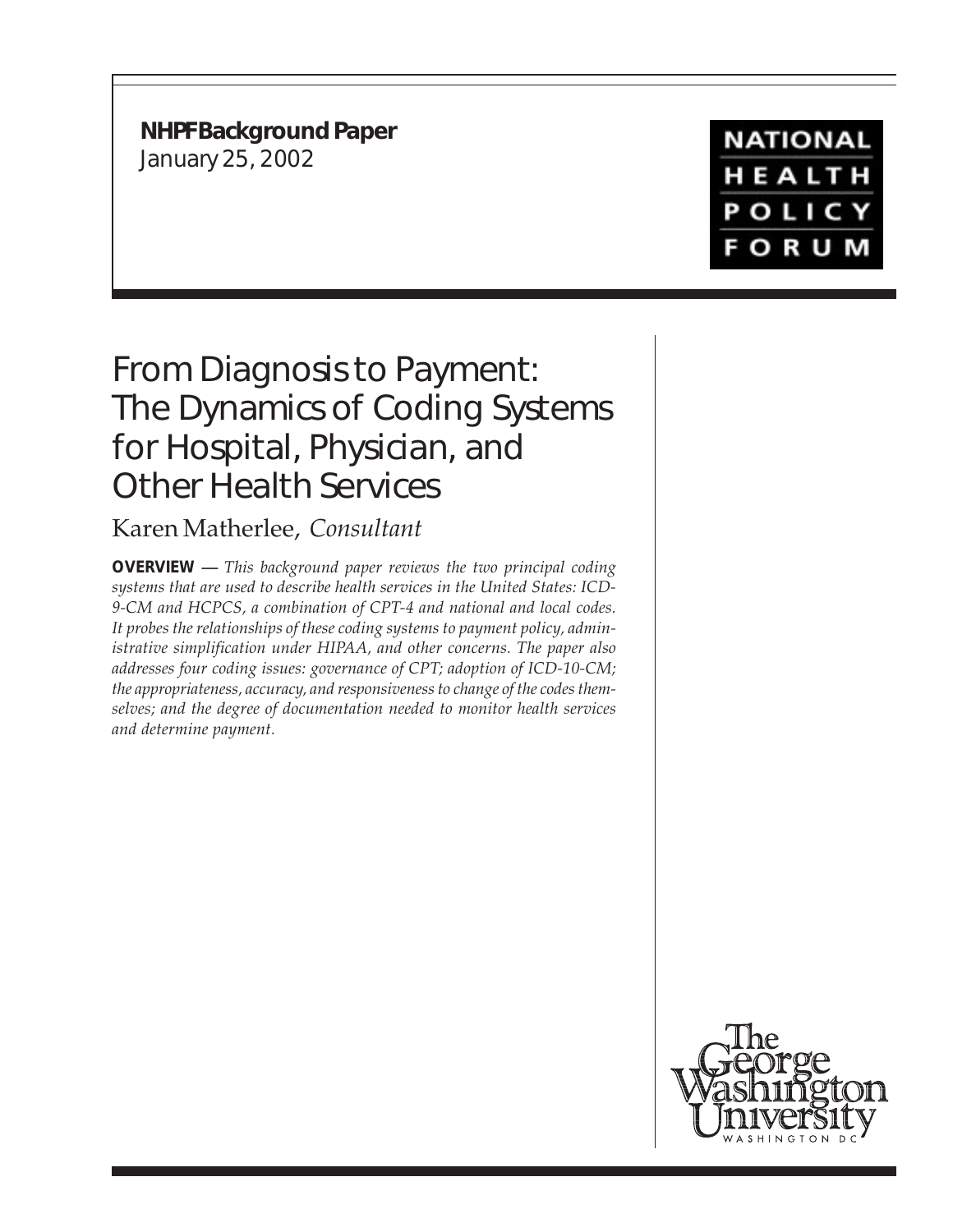# From Diagnosis to Payment: The Dynamics of Coding Systems for Hospital, Physician, and Other Health Services

Health care coding systems direct billions of dollars each year from payers and patients to providers of covered services. Once ignored by policymakers, diagnostic and procedural coding systems are gradually gaining recognition as the gateways to payment and quality. Policymakers who once showed little interest in the governance, use, validation, and updating of coding systems are giving them greater scrutiny. This heightened interest derives from program managers' attempts to control growing health outlays by establishing payment schedules based on diagnostic rates and fee schedules and by setting up mechanisms to monitor and compare the performances of providers. Implementation of the administrative simplification provisions of the Health Insurance Portability and Accountability Act of 1996 (HIPAA) is intensifying this scrutiny, as the federal government strives to achieve uniform electronic transmission of certain health information.

There are two principal coding systems in this country. One is the International Classification of Diseases (ICD), developed by the World Health Organization (WHO). The United States adopted its own ICD system for hospital services—ICD-9-Clinical Modification (CM)—which it currently uses, although WHO has developed a later system, ICD-10. ICD-9-CM is maintained and updated in the Department of Health and Human Services (DHHS) by the Centers for Medicare and Medicaid Services (CMS), formerly the Health Care Financing Administration (HCFA), and by the National Center for Health Statistics (NCHS) in the Centers for Disease Control and Prevention (CDC).

The other major system is the Healthcare Common Procedure Coding System (HCPCS). HCPCS is based upon the American Medical Association's (AMA's) *Physicians' Current Procedural Terminology, Fourth Edition* (CPT-4). HCPCS includes three levels of codes as well as modifiers. Level I contains the AMA's CPT-4 codes. Level I codes are numeric. Level II contains alphanumeric codes primarily for nonphysician services and for items not included in CPT-4, such as ambulance services, durable medical equipment, orthotics, and prosthetics. Level II codes are maintained jointly by CMS, the Blue Cross and Blue Shield Association, and the Health Insurance Association of America (HIAA). Level III contains local codes needed by contractors or state Medicaid agencies in order to process Medicare

**National Health Policy Forum** 2131 K Street NW, Suite 500 Washington DC 20037

202/872-1390 202/862-9837 [fax] nhpf@gwu.org [e-mail] www.nhpf.org [web]

**Judith Miller Jones** *Director*

**Judith D. Moore** *Co-Director*

**Michele Black** *Publication Director*

**NHPF** is a nonpartisan education and information exchange for federal health policymakers.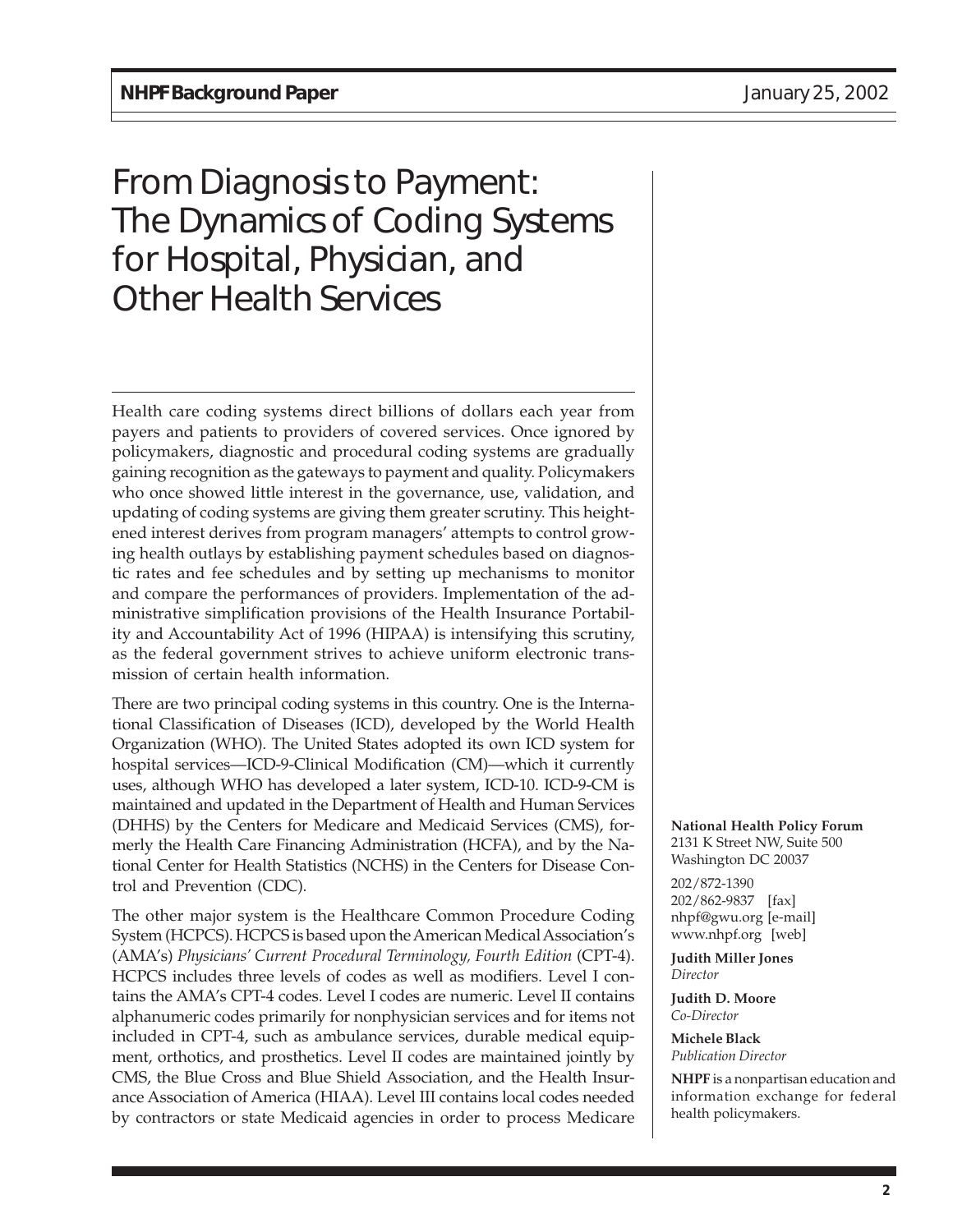or Medicaid claims. Level III codes are for services not identified by a Level I or Level II code. Level III codes are alphanumeric and are restricted to a series consisting of W, X, Y, and Z. In addition, the American Dental Association has developed and maintains codes for dental services. The AMA Editorial Panel that operates CPT is in the process of implementing a revised CPT-5, which it calls an "improvement" rather than a new coding system.

Public payers, such as Medicare, Medicaid, the Department of Veterans Affairs, and the Civilian Health and Medical Program for the Uniformed Services, use the two coding systems for inpatient and outpatient services, as do most private payers. Under HIPAA's administrative and financial health care transaction standards, code sets—designated by the secretary of health and human services—are required for medical data involving diagnoses, procedures, and drugs. Some private payers rely on local codes of their own devising, codes that will not be acceptable when HIPAA's administrative simplification rules go into effect. The ban on local codes has drawn some objections from payers and providers.

As ICD-9-CM and CPT have evolved, in response to the Medicare diagnosis-related group (DRG) system, Medicare resource-based relative value scale (RBRVS), and other payment mechanisms that they serve, various issues have arisen. Because the systems rely on a mix of public and private governance, the question of who should administer them is key. The appropriateness and accuracy of the codes in reflecting services and the length of time it takes to get new codes are also constant concerns. At a time of rising provider unrest over both public and private administrative burdens, the amount of and justification for documentation give rise to complaints. Moreover, with HIPAA pushing providers, particularly those that are reluctant to embrace information technology, toward electronic medical records and transactions, technical and cost barriers loom. All the while, DHHS' Office of Inspector General (OIG) keeps various aspects of health coding on its review agenda, reminding providers of the need to code accurately and with proper documentation.

# **BACKGROUND**

#### **ICD-9-CM, Focusing on Hospital Inpatient Services**

ICD-9-CM, the U.S. version of the WHO system, is designed both to classify morbidity and mortality data and to index hospital records by disease and operation. A WHO Collaborating Center for Classification of Diseases in North America, housed at NCHS, acts as a liaison between the international requirements for such information and the health data needs of this country. "The ICD-9-CM is recommended for use in all clinical settings but is required for reporting diagnoses and diseases to all U.S. Public Health Service (PHS)" and CMS programs. The federal government, advised by representatives of the coding system's major

#### **Coding Abbreviations**

■ **CPT –** Current Procedural Terminology (followed by the edition, as in CPT-4, meaning Current Procedural Terminology-4th Edition)

■ **E&M** – Evaluation and Management

■ **HCPCS** – Healthcare Common Procedure Coding System (formerly HCPCS, HCFA Common Procedure Coding System)

■ **ICD-9-CM** – International Classification of Diseases-9th Edition-Clinical Modification (also ICD-10-CM, for the 10th edition)

■ **ICD-10-PCS –** International Classification of Diseases-10th Edition-Procedure Coding System

■ **ICF** – International Classification of Functioning, Disability, and Health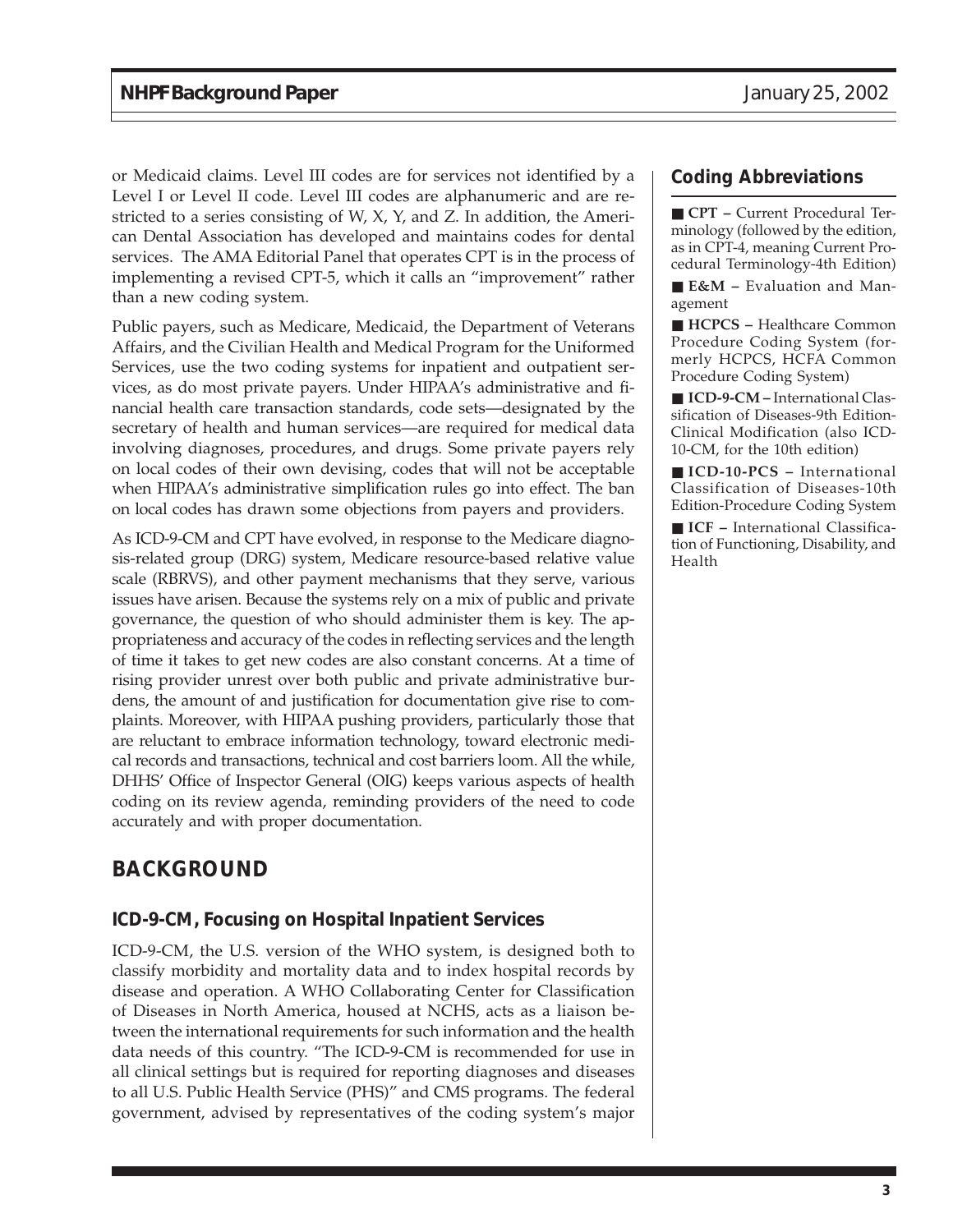users, has responsibility for maintaining ICD-9-CM, including any "extensions, interpretations, modifications, addenda, or errata."1

The ICD-9-CM Coordination and Maintenance Committee, co-chaired by representatives of CMS and NCHS, manages the day-to-day operation of the system. CMS addresses procedures and NCHS focuses on diagnoses. Persons and organizations from both the public and private sectors are welcome to submit proposals for new codes to the committee and to comment both at public committee meetings (held in April and December) and in writing. The administrator of CMS and the director of NCHS have final decision-making authority; their decisions, typically made by late January, are effective October 1 of that year, in line with the start of the federal fiscal year.<sup>2</sup>

In the Benefits Improvement and Protection Act of 2000 (BIPA), Congress addressed "requirements for incorporation of new medical services and technologies into the [Medicare] inpatient prospective payment system (PPS). Some of these requirements involve improving the ICD-9-CM coding process. Congress has expressed concern about the length of time it takes to get a new code, as well as the lack of detail and shortage of available codes in the current coding system."3

As a result of BIPA, the ICD-9-CM Coordination and Maintenance Committee has agreed that it will consider a few new technology procedures each year at its April meeting for possible implementation the following October. Because the notice of proposed rulemaking that includes new codes for public comment is issued prior to the April meeting, codes for such procedures will not be subject to the rulemaking process.

An ICD-9-CM Coding Clinic interprets the use of the coding system. The clinic is made up of representatives of the American Hospital Association (AHA), American Health Information Management Association, NCHS, and CMS, and of the AMA, American College of Surgeons, and American College of Physicians-American Society of Internal Medicine. The AHA publishes *Coding Clinic for ICD-9-CM*, which reviews coding policy and reports coding changes.

The United States has yet to accept a modified version of ICD-10, which NCHS contends would "improve the usefulness of mortality statistics by giving preference to certain categories, by consolidating conditions, and by systematically selecting a single cause of death from a reported sequence of conditions."4 Internationally, ICD-10 is believed to provide a more comprehensive classification of diseases, to be more up to date relative to the practice of medicine, and to have a better handle on procedure designations in a coding system that is for the most part diagnostic.<sup>5</sup>

In addition, WHO has developed an International Classification of Functioning, Disability, and Health (ICF), which was approved in revised form by the World Health Assembly in 2001. ICF "complements WHO's ICD-10, which contains information on diagnosis and health condition,

**As a result of BIPA, the ICD-9-CM Coordination and Maintenance Committee has agreed that it will consider a few new technology procedures each year at its April meeting for possible implementation the following October.**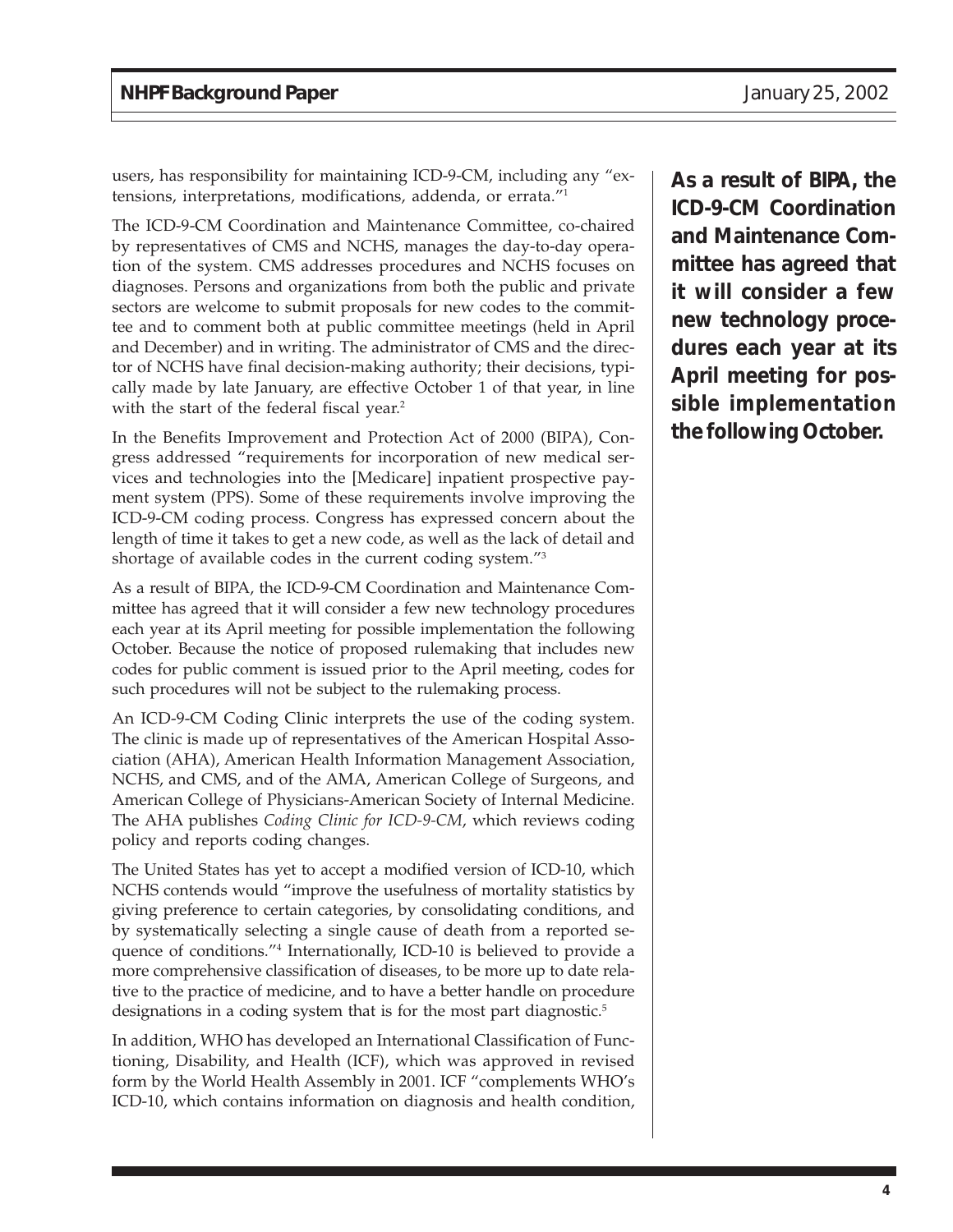but not on functional status."6 ICF seems to have strong support among segments of the disability community in this country.

The ICD-9-CM coding system is used with the DRG-based Medicare inpatient PPS. In fact, enactment of the inpatient PPS (as part of the Social Security Amendments of 1983) linked Medicare patients' medical records directly to payment for the first time. Previously, Medicare payment for inpatient services was based on hospital operating costs and was therefore facility-based. Under PPS, payment to hospitals became patient-based, dependent upon fixed payment rates for initially 470 and currently 506 DRGs developed to reflect the average amount of hospital resources, such as personnel, medication, and medical equipment, used to treat patients with particular diagnoses. Depending upon their complexity, DRGs have relative weights that govern payment.

Health information coders, using narrative information on diagnoses and procedures provided by physicians and other recognized practitioners assign codes to discharges, which are used to classify patients by DRGs. They translate diagnoses into codes that are assigned to DRGs, each of which has a payment rate. (Five to 6 percent of patients are classified as outliers and paid on a different basis.).

Coding data may include nine diagnosis codes (a principal diagnosis and up to eight additional diagnoses) and six procedure codes. The additional diagnoses determine if the patient has a comorbidity or a complication, which is important in assignment, partly because of the implications for increased length of stay. A comorbidity is a condition that was present (along with the principal diagnosis) at admission, while a complication is a condition that occurs during hospitalization.

The codes themselves may be subject to subsequent review, for both performance and payment reasons. For example, all Medicare PPS acutecare discharges—approximately 10 million per year—are available to be reviewed by peer review organizations (PROs). Under the current DHHS PRO contract, approximately 100,000 reviews are done annually. The majority of the reviews—approximately 60,000—are conducted under the "Payment Error Prevention Program Surveillance Sample," involving checking of coding validation.7 Private insurers have their own review processes to assure the appropriateness and accuracy of the codes that have been assigned.

## **HCPCS: RELYING ON CPT-4, ADDRESSING OUTPATIENT SERVICES**

Whereas ICD-9-CM is a federally administered, modified version of an international coding system, HCPCS is largely a private system with a federal overlay. In the mid-1960s, when Medicare and Medicaid were established, respectively, as Titles 18 and 19 of the Social Security Act, the AMA issued its first edition of a procedural coding system it called

**The codes themselves may be subject to subsequent review, for both performance and payment reasons. Under the current DHHS PRO contract, approximately 100,000 reviews are done annually.**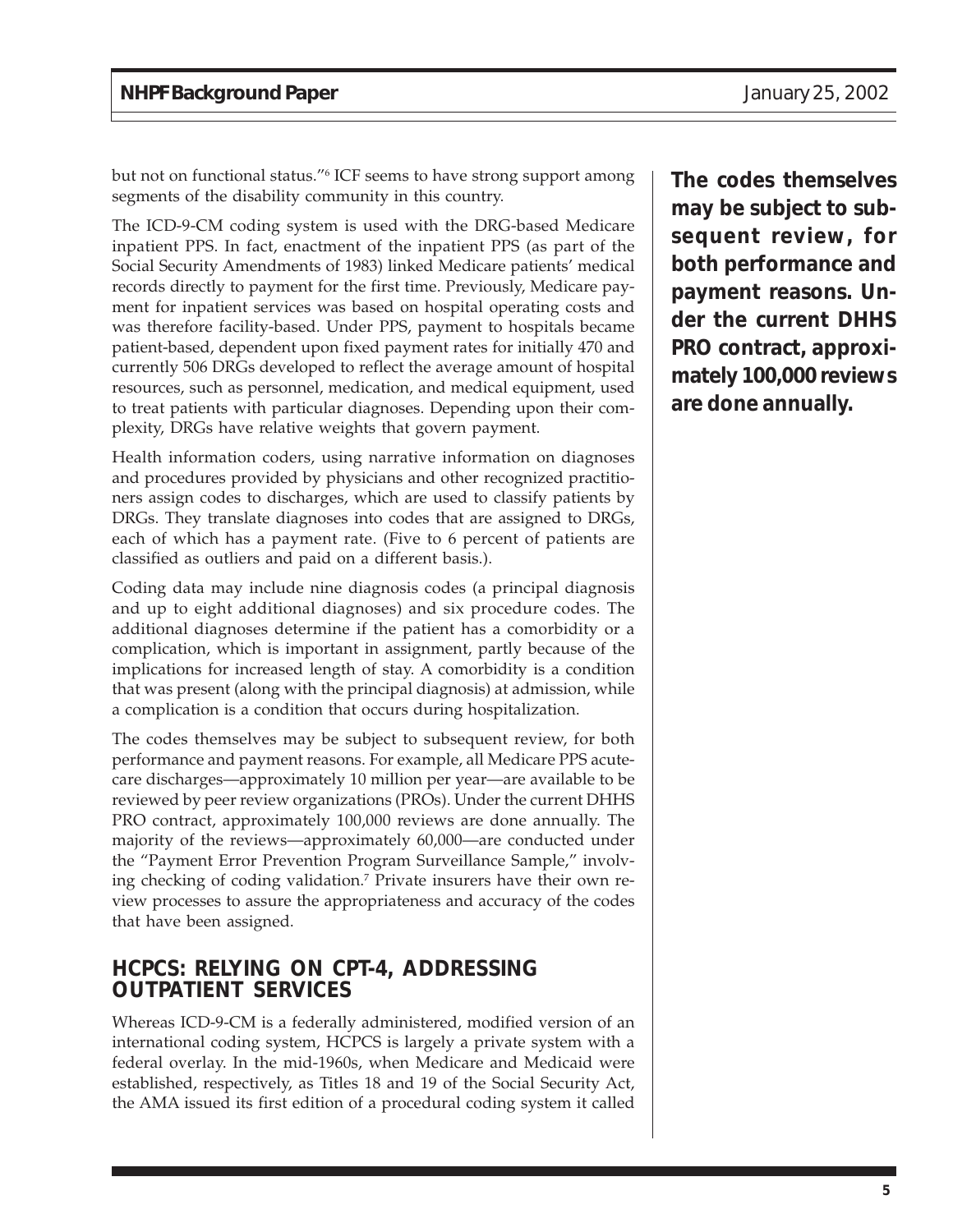"CPT," in this case CPT-1. New editions quickly followed: CPT-2, published in 1970, converted the previous codes to five digits; CPT-3, in 1973, added two-digit modifier codes that offered greater precision and flexibility in reporting; CPT-4, first issued in 1977, recognized new technological developments.

According to the AMA, by the late 1970s, "there were more than 250 different procedural coding systems in use in the United States." In 1981, the federal government, desiring to adopt a uniform system for Medicare so that it could collect data on services provided to patients and pave the way for a national payment system, studied the various options open to it. DHHS decided that CPT was the best available system and, in 1983, entered into an agreement with the AMA that CPT would be the mechanism for reporting of physician services under Medicare. Most other public payers followed Medicare's lead, and, by the late 1980s, CPT was "the single uniform coding system for reporting of physician services."8

Also in 1983, HCFA created the HCFA Common Procedure Coding System. (When DHHS renamed HCFA CMS in 2001, it changed the name to Healthcare Common Procedure Coding System, also HCPCS.) As already indicated, the agency adopted a tripartite coding structure that included CPT, national codes, and local codes. The AMA began publishing and selling CPT-4 books on an annual basis starting in 1984, differentiating them by year of publication. The AMA is now in the midst of a two-year transition to a new edition, CPT-5, which it refers to as "a project to develop improvements, not a new coding system." The association indicates that the advance is needed so that "CPT evolves with changes in health care delivery and services to accommodate the needs of all users." While the federal government has adopted CPT-4 for implementation of HIPAA's Title II (which covers electronic transactions), the AMA points out that "the elimination of local codes under HIPAA and the increased integration of CPT with clinical and administrative computer systems" will place "greater demands…on CPT beyond billing and administration."9

In 1992, CPT underwent a significant revision because of the addition of a new series of evaluation and management (E&M) service codes and descriptors. The revision was particularly important because the Medicare RBRVS physician payment system went into effect on January 1, 1992. The fee schedule that was adopted ranked physician services according to value (determined by a complicated formula). Each value was multiplied by a conversion factor to come up with a payment, with the rankings of values and payments comprising the schedule. Given the organization of CPT by specialty, the codes had to be revised to reflect the resources that went into the provision of services. The most difficult revision involved visits and consultations, and the panel created "new codes for office visits, hospital visits, and consultations." Among other actions, it replaced levels of service—brief, minimal, intermediate, and so on—"by a more precise method

**The AMA is in the midst of a two-year transition to a new edition, CPT-5, which it refers to as "a project to develop improvements, not a new coding system."**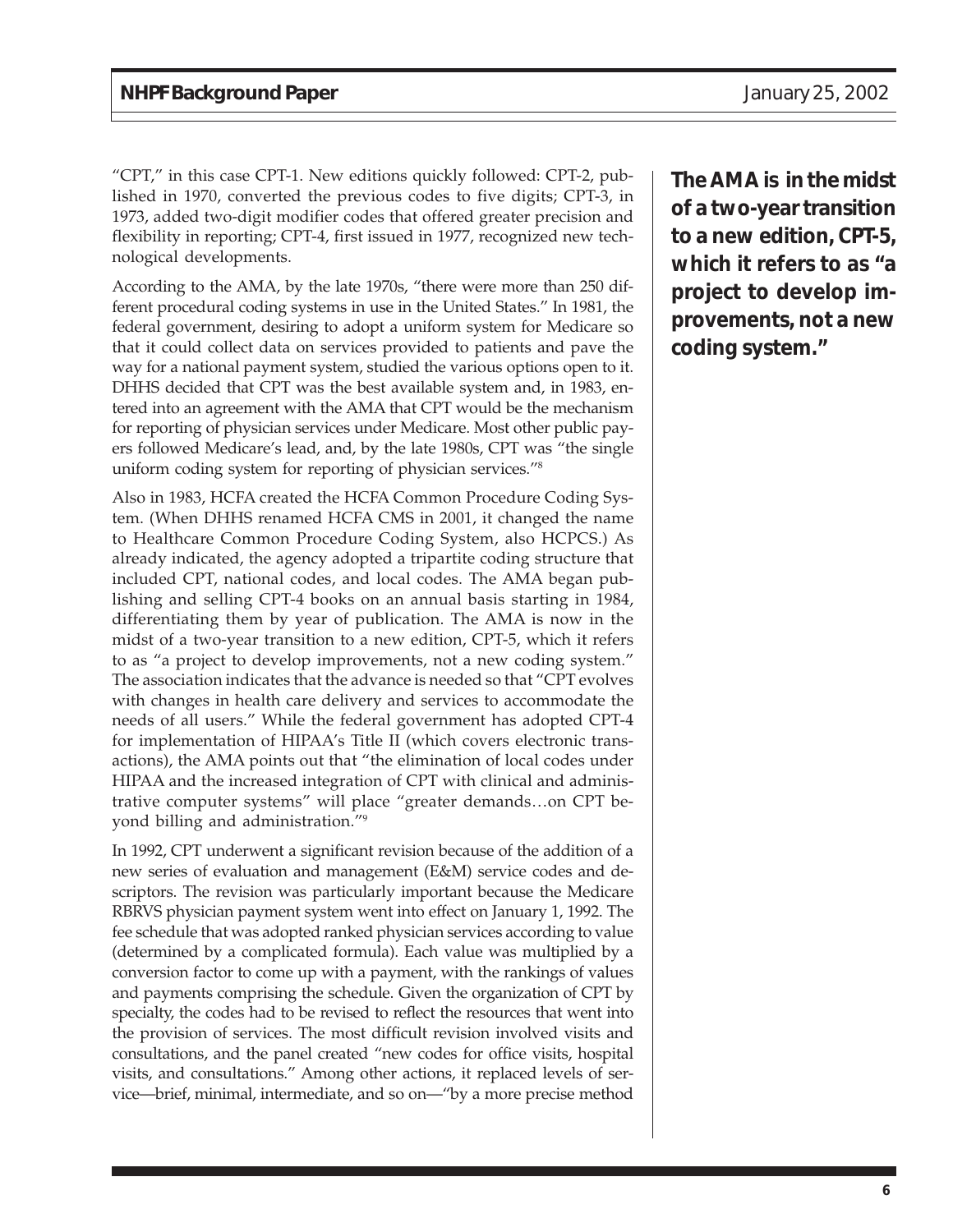of assigning codes based primarily on the extent of history, examination, and on the complexity of medical decision-making."10

The AMA administers the coding system through the CPT Editorial Panel. The panel comprises physicians (including one non-M.D. provider) from various fields of medicine, with most nominated by the AMA and one each by the AHA, Blue Cross and Blue Shield Association, CMS, and HIAA. The panel meets quarterly to consider coding concerns. CPT Advisory Committees, made up of other health professionals as well as physicians, support the CPT Editorial Panel. The committees' nearly 100 members come from national medical specialty organizations and national organizations that represent chiropractic, nursing, occupational therapy, optometry, podiatry, physical therapy, physician assistants, psychology, social work, and speech pathology.

#### **Coding for Other Than Hospital and Physician Health Services**

Health areas that do not necessarily fit the classifications of hospital and physician services can be perplexing when it comes to coding and payment. As the Medicare program has developed payment systems for ambulatory surgical centers, clinical laboratories, home health services, inpatient rehabilitation facilities, transplant centers, and skilled-nursing facilities, CMS has faced various challenges to the use of ICD-9-CM and HCPCS. For example, CMS is finalizing a Medicare fee schedule for ambulance payments based on CPT, which is currently the documentation system for ambulance services. The American Ambulance Association is urging CMS to adopt instead what it calls "condition codes," codes that would describe patients' condition at the time of transport. The association believes that the physician-oriented CPT codes are unsuitable for ambulance personnel to use, particularly because many are volunteers.<sup>11</sup>

For another example, CMS has a fee schedule for outpatient clinical laboratory services (except for laboratory services that physicians perform, which are part of the physician fee schedule). Labs use HCPCS codes, both the AMA's CPT codes and the national and local codes developed by HCFA (CMS). However, "for communicating medical necessity to Medicare payers," according to the American Association of Clinical Chemistry, "labs use ICD-9-CM codes." That is because ICD-9-CM codes recognize and track health services by diagnosis; the Medicare title of the Social Security Act "only allows Medicare payment for service directly related to a beneficiary's illness or injury (or symptom or complaint)" and not for screening tests. "The ICD-9[-CM] coding system provides a mechanism for the laboratory to communicate the medical necessity of each test to Medicare." Clinical laboratories illustrate the importance of health care organizations' understanding multiple coding— CPT and HCPCS national and local codes as well as ICD-9-CM—and the correlation to Medicare law and regulation.<sup>12</sup>

**Health areas that do not necessarily fit the classifications of hospital and physician services can be perplexing when it comes to coding and payment.**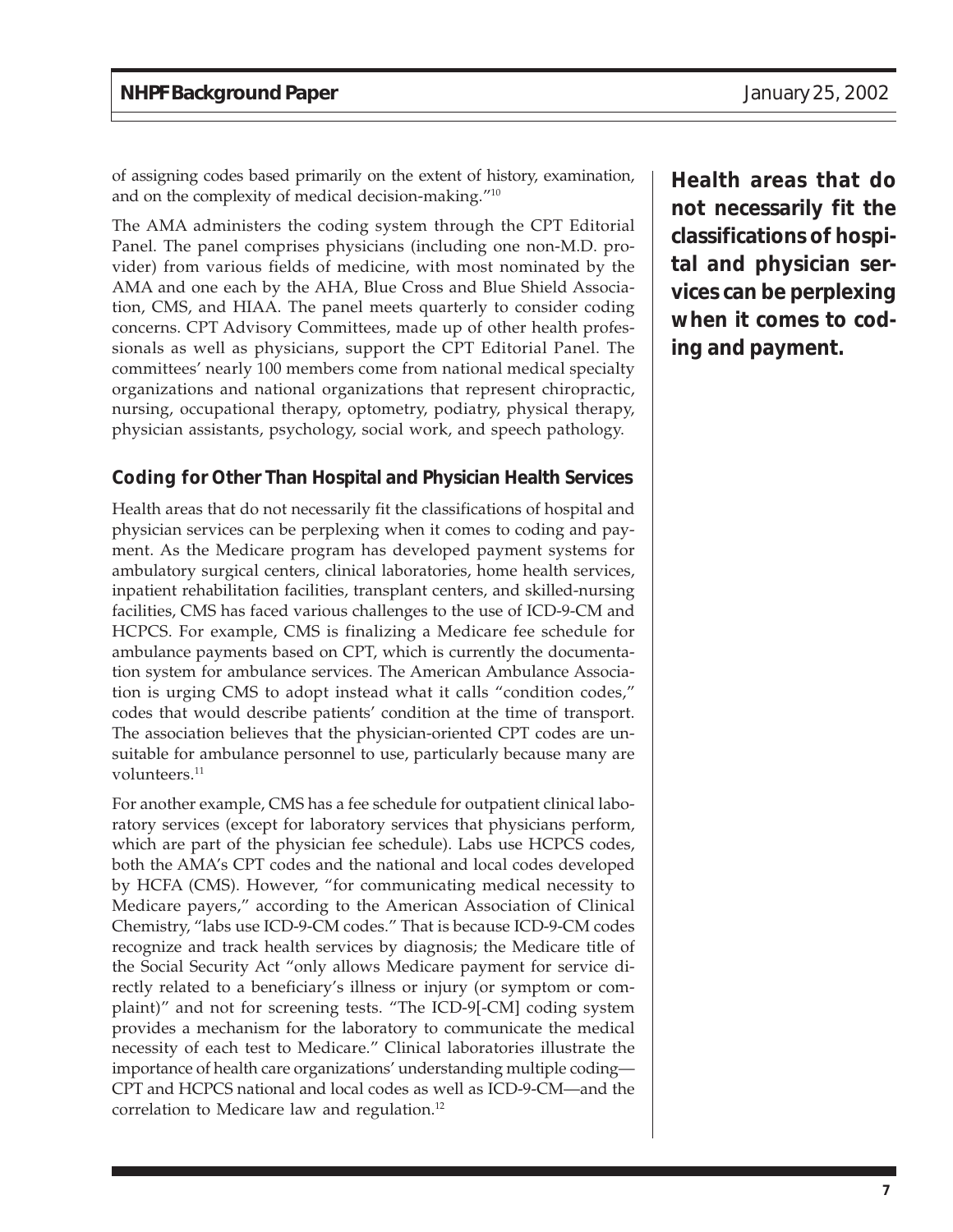#### **TABLE 1 Health Care Coding Systems in the United States Adopted under the Health Insurance Portability and Accountability Act of 19961**

| Code Set                                                                                                                             | <b>Health Services</b>                                                                                                                                                                                                                                                                                                                        | <b>Responsible Party</b>                                                                                                                        |
|--------------------------------------------------------------------------------------------------------------------------------------|-----------------------------------------------------------------------------------------------------------------------------------------------------------------------------------------------------------------------------------------------------------------------------------------------------------------------------------------------|-------------------------------------------------------------------------------------------------------------------------------------------------|
| <b>International Classification</b><br>of Diseases-9th Edition-<br>Clinical Modification <sup>2</sup><br>Volumes $1 & 2$<br>Volume 3 | Mainly hospital services<br><b>Diseases</b><br>Injuries<br>Impairments<br>Other health-related problems and<br>their manifestations<br>Causes of injury, disease, impairment,<br>or other health-related problems<br>For diseases, injuries, and impairments<br>on hospital inpatients:<br>Prevention<br>Diagnosis<br>Treatment<br>Management | Centers for Medicare and Medicaid<br>Services and National Center for Health<br>Statistics in the Centers for Disease Control<br>and Prevention |
| National Drug Codes <sup>3</sup>                                                                                                     | Drugs and biologics                                                                                                                                                                                                                                                                                                                           | Department of Health and Human Services,<br>collaborating with drug manufacturers                                                               |
| Code on Dental Procedures<br>and Nomenclature                                                                                        | Dental services                                                                                                                                                                                                                                                                                                                               | <b>American Dental Association</b>                                                                                                              |
| Healthcare Common<br>Procedure Coding<br>System in combination<br>with CPT-4 $4$                                                     | Physician services<br>Physical and occupational services<br>Radiological procedures<br>Clinical laboratory tests<br>Other medical diagnostic procedures<br>Hearing and vision services<br>Transportation services, including<br>ambulance                                                                                                     | HCPCS by Centers for Medicare and<br>Medicaid Services and CPT by American<br>Medical Association                                               |
| Healthcare Common<br>Procedure Coding System                                                                                         | Medical supplies<br>Orthothotic and prosthetic devices<br>Durable medical equipment                                                                                                                                                                                                                                                           | Centers for Medicare and Medicaid Services                                                                                                      |

*<sup>1</sup> HIPAA code set standards are effective October 16, 2003. This summary is adapted from "Frequently Asked Questions about Code Set Standards Adopted under HIPAA," found on the Web site of the Assistant Secretary for Planning and Evaluation, DHHS; accessed November 14, 2001, at http:/ /aspe.hhs.gov/admnsimp/faqcode.htm.*

*<sup>2</sup> CMS and NCHS are working on modifications for a 10th edition.*

*<sup>3</sup> HHS Secretary Thompson has indicated DHHS plans to retract NDC for all transactions except those for retail pharmacies.*

*<sup>4</sup> The AMA has developed CPT-5, which it calls an "improvement" to CPT-4 rather than a replacement.*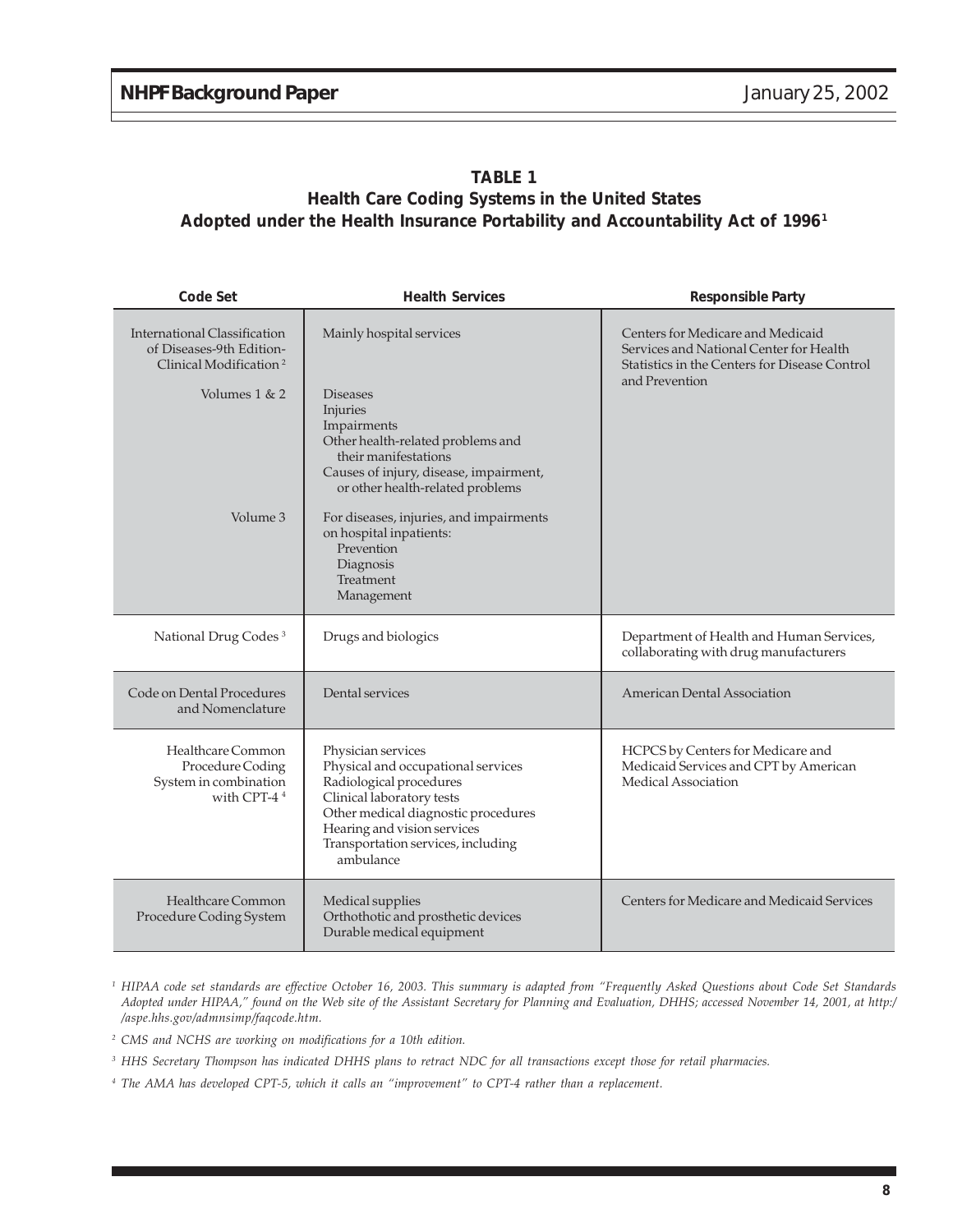## **A MIX OF PUBLIC AND PRIVATE ADMINISTRATION: A DISPUTE OVER GOVERNANCE**

There is no doubt that the hodgepodge of coding and payment systems and the split between public and private administration—public for ICD-9-CM and private for CPT-4—confuses a topic that is in itself difficult for many policymakers to follow, let alone fathom. All along, however, the position of HCFA, and then CMS, has been that the AMA-developed CPT is the accepted system for outpatient—particularly physician—services, that it is the only viable option for common usage, and that therefore it has the government's backing.

Ever since HCFA and the AMA agreed in 1983 that the AMA would have the "sole responsibility and authority to revise, update, or modify CPT-4" and to "continue to print, publish, sell, and otherwise disseminate CPT-4,"13 there have been charges that the federal government abrogated its responsibility by incorporating CPT into HCPCS and, by adopting the system, accepting its administration by a private organization. The Association of American Physicians and Surgeons, Inc., for instance, quoting language in the agreement that HCFA "publicly endorse the use of CPT-4 based HCPCS" and "require the use of CPT-4 based HCPCS" when that is within the agency's "statutory authority and budgetary constraints," charges: "There it is: the AMA imposes its onerous coding regulations on physicians in the name of HCFA."14

The AMA, on the other hand, contends that CPT has strong professional acceptance. It also maintains that its administration of the system is key to physician buy-in, which would not necessarily exist if the government had assumed ownership. In 1997, it reported that a survey conducted by Gordon Black, Inc., showed that 95 percent of physicians thought it very important or important that the codes they use be developed and maintained by the medical profession and only 22 percent thought the government should do it. The association asserts that "it is in the public interest for the [health and human services] Secretary to advocate 'the best coding systems to do the job' regardless of whether such systems are public-domain or not." The association also claims that "CPT is available at low cost through the AMA or through the AMA's licensing activities" and is being made available over the Internet.<sup>15</sup>

In the latest round, Sen. Trent Lott (R-Miss.) wrote HHS Secretary Tommy G. Thompson questioning the agreement:

It is my understanding that HCFA in 1983 granted the AMA what has been characterized as a 'statutory monopoly' by agreeing to exclusively use and promote the AMA's copyrighted CPT code for the purposes of reimbursing Medicare and Medicaid bills from doctors for outpatient services. As a result of HCFA's and the federal government's endorsement of the AMA's copyrighted outpatient code—to the exclusion of all competitors—private insurance companies and others were also forced to adopt the CPT as their billing standard as well. The CPT

**The AMA maintains that its administration of CPT is key to physician buy-in.**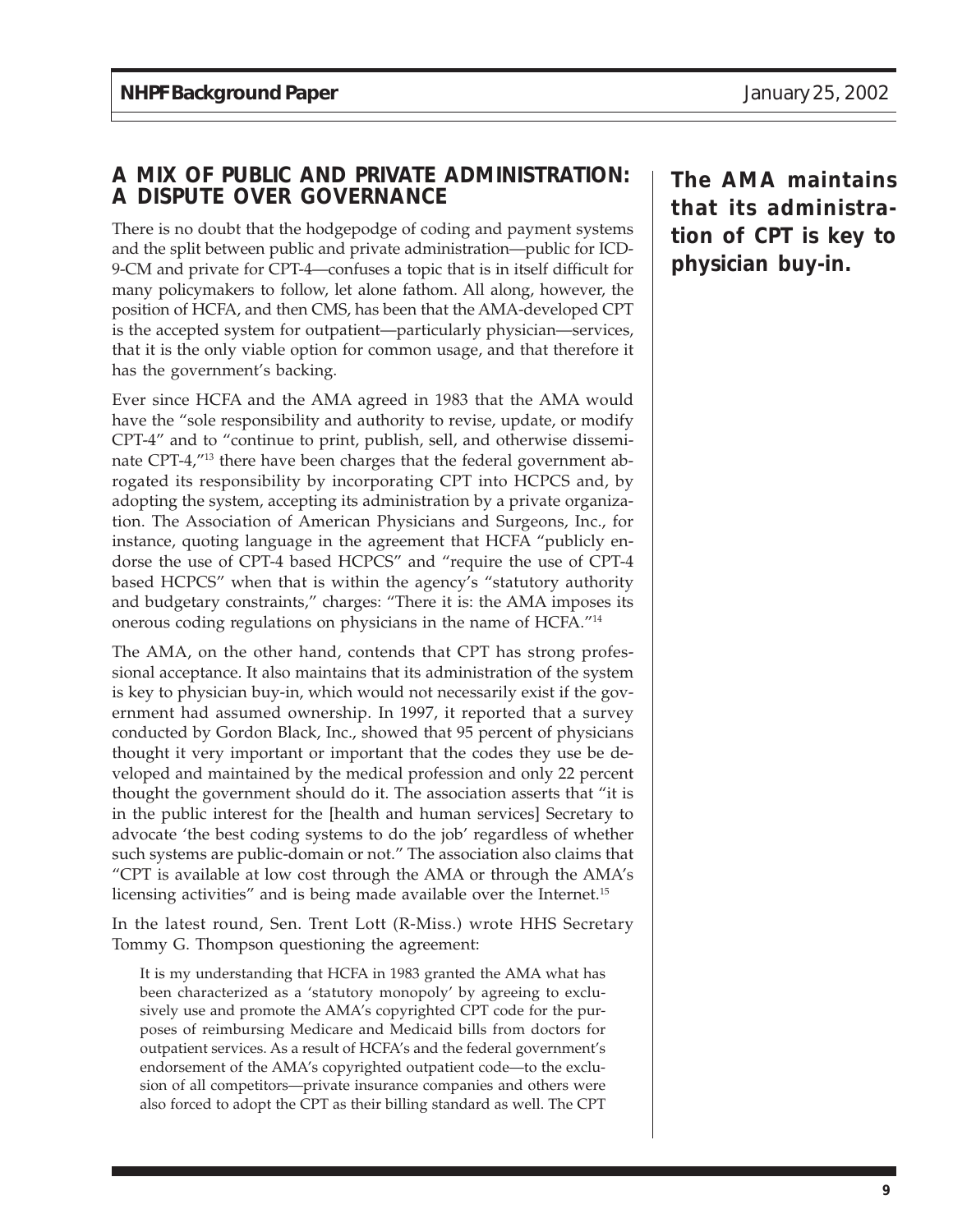code has thus become a fixture in doctor offices around the country. This predictably led to a financial windfall for the AMA in the form of CPT-related book sales and royalties approaching \$71 million a year, according to a report by the *Wall Street Journal*. 16

In this case, as in every other instance in which HCFA (CMS) has been challenged, the department has supported the agreement. For example, the administrative simplification provisions of HIPAA require national, uniform standards for electronic data transactions and establish national code sets for describing medical service claims. Currently, the implementation date is October 16, 2003, for most users, a deadline that was originally set a year earlier but was delayed by Congress late in 2001 to allow payers, providers (especially physicians), and suppliers to put systems into place. In regulating the administrative simplification requirements, CMS has adopted the following code sets: ICD-9-CM, National Drug Codes (NDC), the Code on Dental Procedures and Nomenclature (updated and distributed by the American Dental Association), the combination of HCPCS national codes and CPT-4, and HCPCS for all other items (for example, equipment and supplies). (See Table 1.)

#### **ICD-10: LENGTHY CONSIDERATION OF ITS ADOPTION**

A seemingly quieter debate has centered on whether and how quickly this country should move from ICD-9-CM to ICD-10, specifically a version of ICD-10 incorporating the "Procedure Coding System for ICD-10 (ICD-10-PCS)." Although ICD-10 was first used internationally in 1994 for the coding of national mortality data, $17$  the United States has not yet completed modifications so that it can adopt its own version for patient classification purposes. This country moved to an updated  $10<sup>th</sup>$  edition for mortality data in 1999; NCHS has been working on a clinical modification of ICD-10 (ICD-10-CM) to replace ICD-9-CM for reporting of diagnoses but has not yet released the codes. While CMS has projected October 2003 as a target date for ICD-10-PCS, providers in favor of the new system seem to prefer implementing the diagnosis codes at the same time as the procedure codes. In an editorial in the July 29, 1999 *New England Journal of Medicine*, Lisa I. Iezzoni, M.D., described ICD-10- CM and ICD-10-PCS as follows:

Although ICD-9-CM uses three-to-five-digit numerical diagnosis codes, ICD-10-CM is alphanumerical, with six 'coding spaces' and thousands of improved codes. In addition, HCFA has funded the derivation of… ICD-10-PCS to replace the three-digit and four-digit procedure classifications of ICD-9-CM. The seven digits of the alphanumerical ICD-10- PCS codes represent body systems, operations, body parts, approaches, and devices. Needless to say, ICD-10-PCS bears little resemblance to the AMA's CPT, which HCFA now requires physicians to use in coding services. Implementing the reporting system based on ICD-10-CM and ICD-10-PCS will require extensive training of physicians and other providers, as well as substantial changes in information systems.18

**Debate has centered on whether and how quickly this country should move from ICD-9-CM to a clinically modified version of ICD-10.**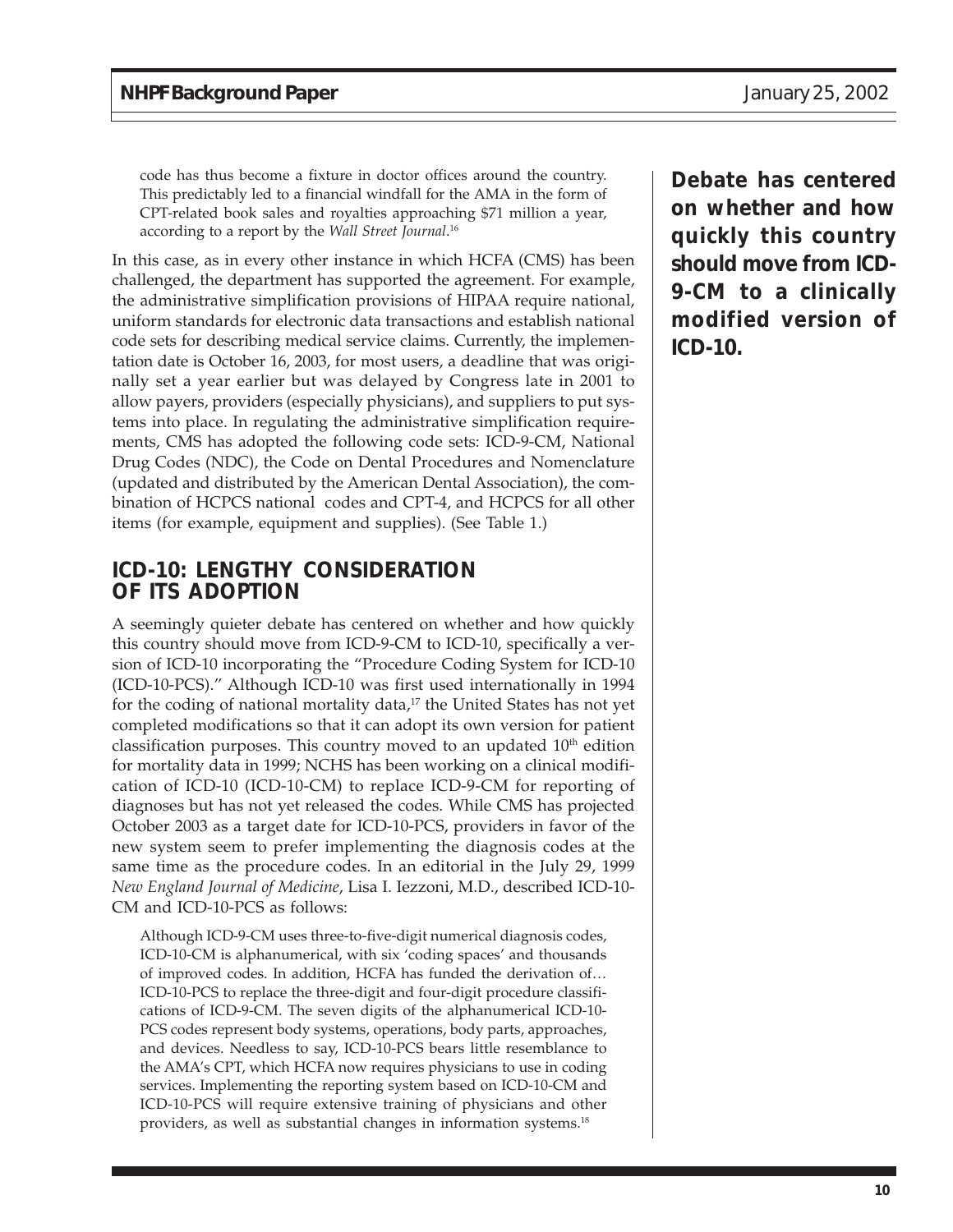At the ICD-9-CM Coordination and Maintenance Committee meeting in May 2001, 10 of 11 health care organizations, including the AHA, Federation of American Health Systems, and American Speech-Language-Hearing Association, urged that the United States adopt ICD-10-PCS as a national standard. Some reasons include its (*a*) accommodation of new procedure codes, (*b*) ease of use and understanding, and (*c*) compatibility with HIPAA electronics standards provisions, as well as (*d*) the inadequacy of ICD-9-CM for long-term use in the future. The dissenting organization was the AMA, which stated:

Based on AMA's support for the elimination of complex regulatory burdens mandated by the Medicare program, the AMA does not support the adoption of ICD-10-PCS. The AMA believes that the implementation of ICD-10-PCS will only add to the regulatory burden faced by physicians and other health care providers.…[I]t would require significant resources to implement and problems inherent in the system suggest that it may not be worth the cost.<sup>19</sup>

While the idea that ICD-10-PCS might compete with the AMA's CPT was unstated, it does raise a policy question. Since ICD-10-PCS will have the capacity to "accommodate" procedure codes, how will it compare with CPT-4 (or CPT-5)?

### **THE CODES THEMSELVES: QUESTIONS OF APPROPRIATENESS, ACCURACY, AND RESPONSIVENESS TO CHANGE**

Because of the direct relationship between codes and payment, there is an ongoing tug-of-war over the suitability and correctness of the codes used to describe services and the speed with which they are updated to reflect changing clinical practice and introduction of new technology. During the second half of the 1980s, after the Medicare inpatient PPS was enacted, concerns about coding problems proliferated. "Despite its widespread acceptance as the standard diagnostic lexicon, the ICD-9- CM has been widely criticized," Iezzoni and five coauthors stated in a 1988 article in the *Annals of Internal Medicine*. Using the ICD-9-CM code for acute myocardial infarction as an example, they contended that "many patients assigned the…code either do not have or are not receiving treatment specifically for this condition." They traced the coding problem to two sources: "the often imprecise use of terminology by physicians and certain aspects of the ICD-9-CM nomenclature and coding rules."20

In another 1980s study, Bruce Steinwald and Laura A. Dummit addressed concerns in Congress and at HCFA about the potential of "DRG creep" to increase hospital payments. DRG creep is "a term used pejoratively to connote changes in hospital record-keeping practices to increase case mix and reimbursement," the coauthors indicated, saying they preferred to use the word "upcoding." Looking at hospital case-mix-index (CMI) data—the worth in cost of a facility's mix of patients relative to the mix

**There is an ongoing tug-of-war over the suitability and correctness of the codes used to describe services and the speed with which they are updated.**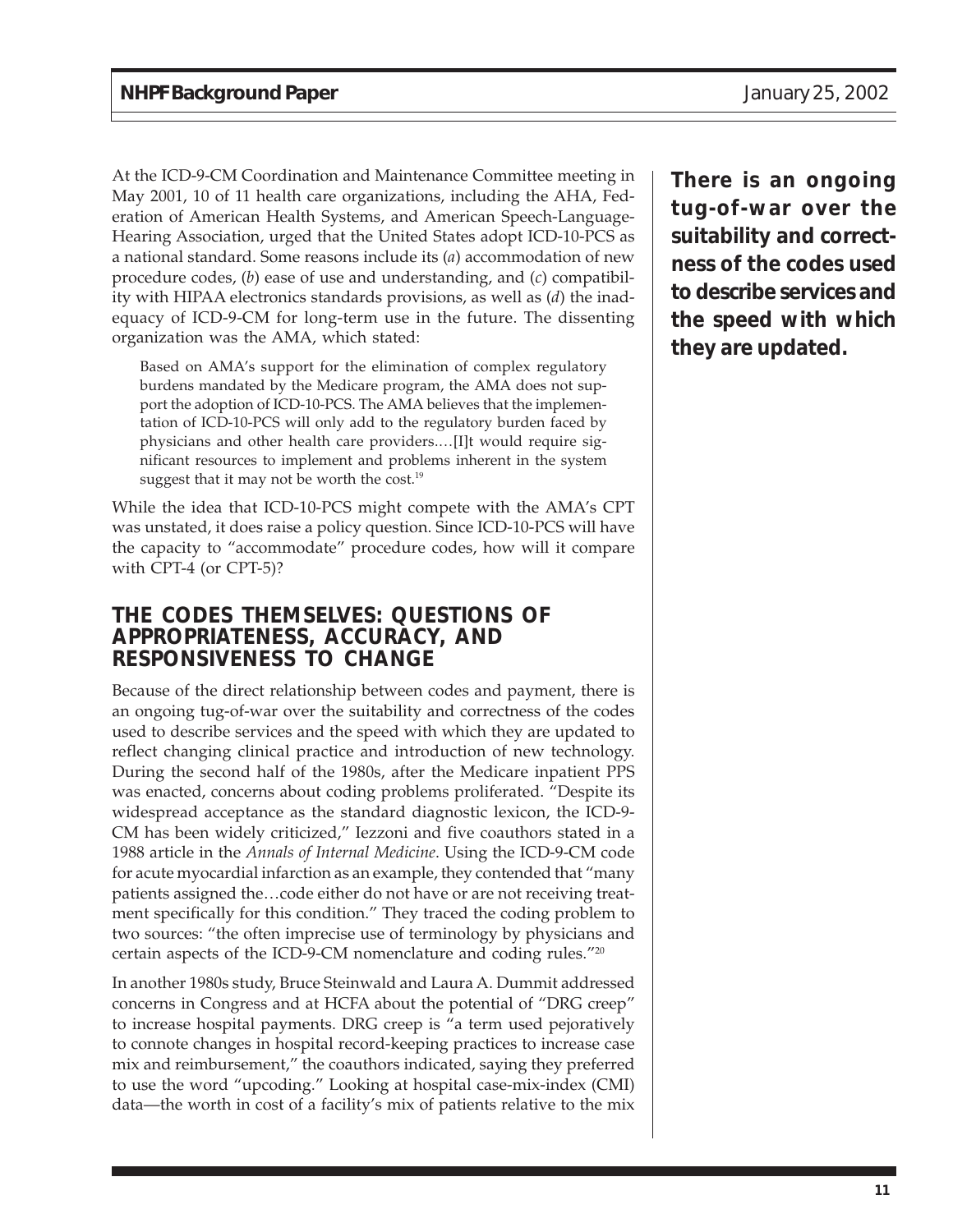in other hospitals—they found that the weight of the DRG of the average case had risen substantially over time, thus leading to significant payment increases. For example, the average case weight jumped from 1.13 in fiscal year (FY) 1984, the first year of PPS, to 1.24 in FY 1987. Because PPS payments are largely based on the weights assigned to the DRGs, CMI growth resulted in higher payments under the system. Steinwald and Dummit attributed the CMI growth to two factors: changes in admissions and treatments and improvements in record-keeping and coding. They underlined the need to distinguish "changes based on patient need from changes based on more sophisticated medical record documentation and coding."21

The Medicare inpatient PPS put a great deal of emphasis on thorough and correct documentation leading to selection of the right code, thereby putting pressure on physicians to provide precise narratives of diagnoses and procedures. It elevated the role of medical coding personnel who actually translated the narratives into codes and gave rise to a consulting and software industry focused on standardizing assignment of codes and determining the assignment of DRGs for patient services. Down the line, it heightened the significance of PRO hospital and fiscal intermediary reviews. Moreover, as in the case study described by Iezzoni and her colleagues in their November 1998 *Annals of Internal Medicine* article, it put a lot of responsibility on the ICD-9-CM Coordination and Maintenance Committee to make coding modifications and on HCFA to refine the DRGs. In retrospect, the period was an intensive learning period for payers, providers, and policymakers. While some viewed it as a time of learning to manipulate codes in order to increase payment (for instance, not coding a cochlear implant as a hearing aid because the latter is not covered under Medicare), others saw it as a time of "genuine improvement in data thoroughness and accuracy."<sup>22</sup>

In 1990, the DHHS OIG initiated "Operation Restore Trust," which started as a pilot project but gained impetus in 1996 with the enactment of HIPAA. The program—aimed at greater compliance—was designed to improve working relationships between federal and state agencies and between federal agencies (especially the OIG) and providers. One of the projects under Operation Restore Trust was to examine the accuracy of ICD-9-CM and CPT codes in describing the services for patients, especially in terms of the statutory requirement for medical necessity as it relates to the sufficiency of documentation.

Former Deputy Inspector General John E. Hartwig, now the director of healthcare investigative services for Deloitte & Touche, sums up the OIG coding efforts in this way:

The OIG contends that the Medicare statute requires sufficient and justified documentation for claims to be paid. I think that much of the health care enforcement effort has been misunderstood by providers that think the government just wants more paperwork. It is really a quality-of-care issue. Documentation of services brings integrity to the **In 1990, the DHHS OIG initiated "Operation Restore Trust," which started as a pilot project but gained impetus in 1996 with the enactment of HIPAA.**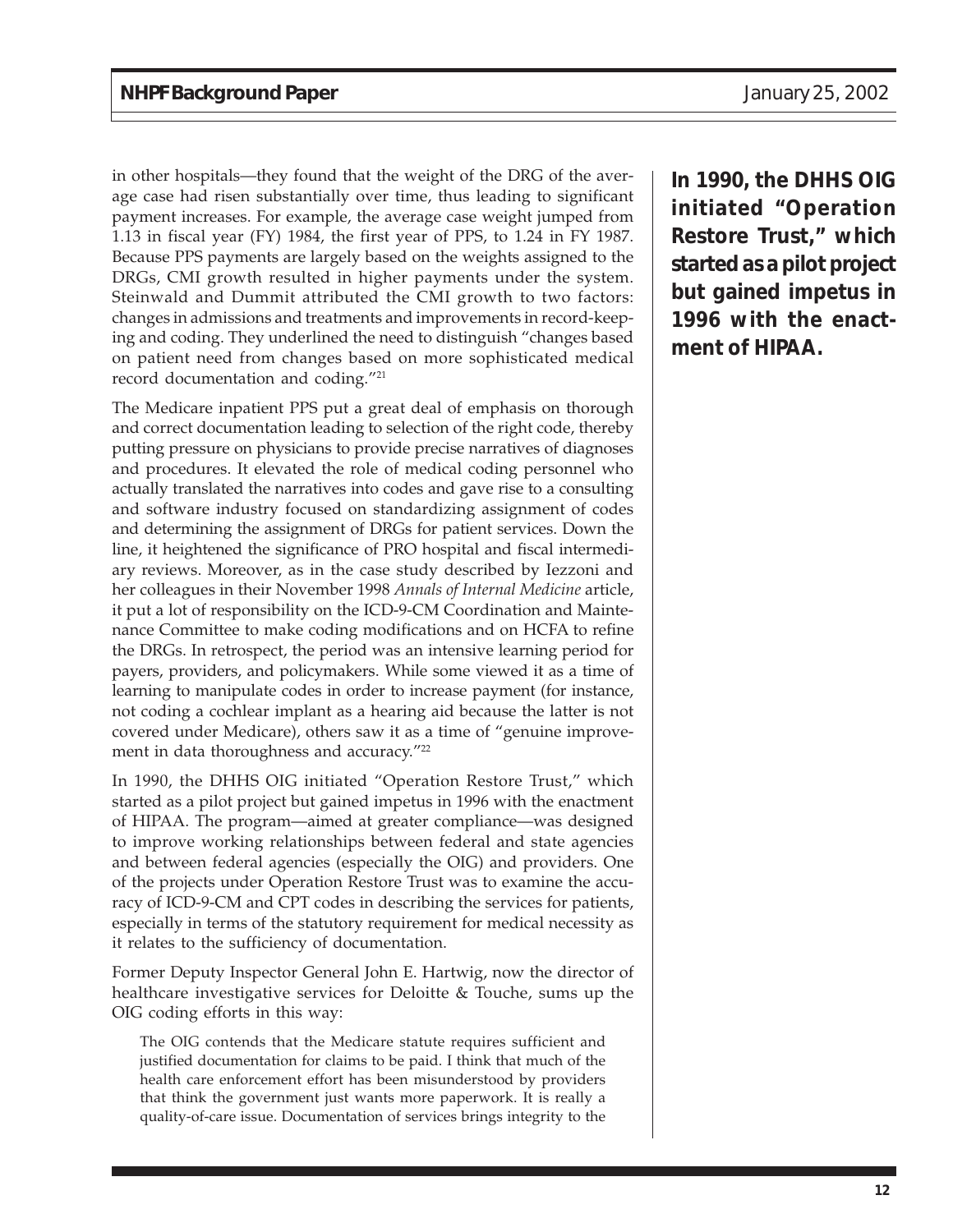system and allows the system to make reimbursement decisions. If you look at the system, you can see why enforcement is being directed to appropriate coding. There have been many, many studies that have identified upcoding and other problems.<sup>23</sup>

In 1998, in part updating the Steinwald-Dummit research, Gregory Savord of HCFA's Office of the Actuary examined case-mix change between 1997 and 1998. Indicating that case mix had increased every year since the implementation of inpatient PPS (hospital cost reporting periods beginning in 1984), he noted that "1998 is the first year in which we have measured a *decrease* in case mix." He undertook a study of the reasons for the decrease and reported six findings centered on case-mix increases and decreases for specific DRGs. He concluded: "While assessing cause and effect is always difficult, I believe that some of the decrease in case mix is likely to be attributable to certain efforts to combat fraud and abuse." He cited Department of Justice investigations of pneumonia cases that "may have caused the significant shift of admissions from the more expensive respiratory infection DRGs to the simple pneumonia DRGs."24

A 2001 National Bureau of Economic Research study, "Are For-Profit Hospitals Really Different? Medicare Upcoding and Market Structure," looked at "the propensity of different hospitals to engage in upcoding," defined in the study as "shifting a patient's DRG to one that yields a greater reimbursement from the Medicare system." Considering the DRG coding for pneumonia and the closely related DRG coding for respiratory complications, the researchers found:

Between 1989 and 1996, the percentage of relevant admissions that consisted of the most expensive respiratory DRG rose by 10 percentage points among stable not-for-profit hospitals, 23 percent among stable for-profit hospitals, and by 37 percentage points among hospitals that had converted from not-for-profit to for-profit between 1989-93. (Since 1996, the upcoding index has dropped significantly in response to adverse publicity and lawsuits.) Thus we find strong evidence that the organizational form of the hospital mattered with regard to upcoding behavior.<sup>25</sup>

There is no doubt that tension exists among CMS as a prudent buyer of services, providers as sellers desiring adequate compensation, and the OIG as an investigator of integrity in the transactions. This tension is apparent in the continuing debate over the codes that are used to determine payment. For example, there is an ongoing dispute over codes for medical equipment. The existing codes cover categories of equipment, rather than individual items, and have to be updated as new technology is developed. The limited number of codes and the time it takes to develop new ones are issues for equipment manufacturers, who want differentiated codes for specific equipment and a faster time to recognize new apparatus that comes on the market. In rebuttal, CMS emphasizes its fiscal accountability to the Hospital Insurance Trust Fund and to beneficiaries themselves, indicating that differentiation and rapid response time are generally aimed at increasing payment.

**Tension exists among CMS as a prudent buyer of services, providers as sellers desiring adequate compensation, and the OIG as an investigator of integrity in the transactions.**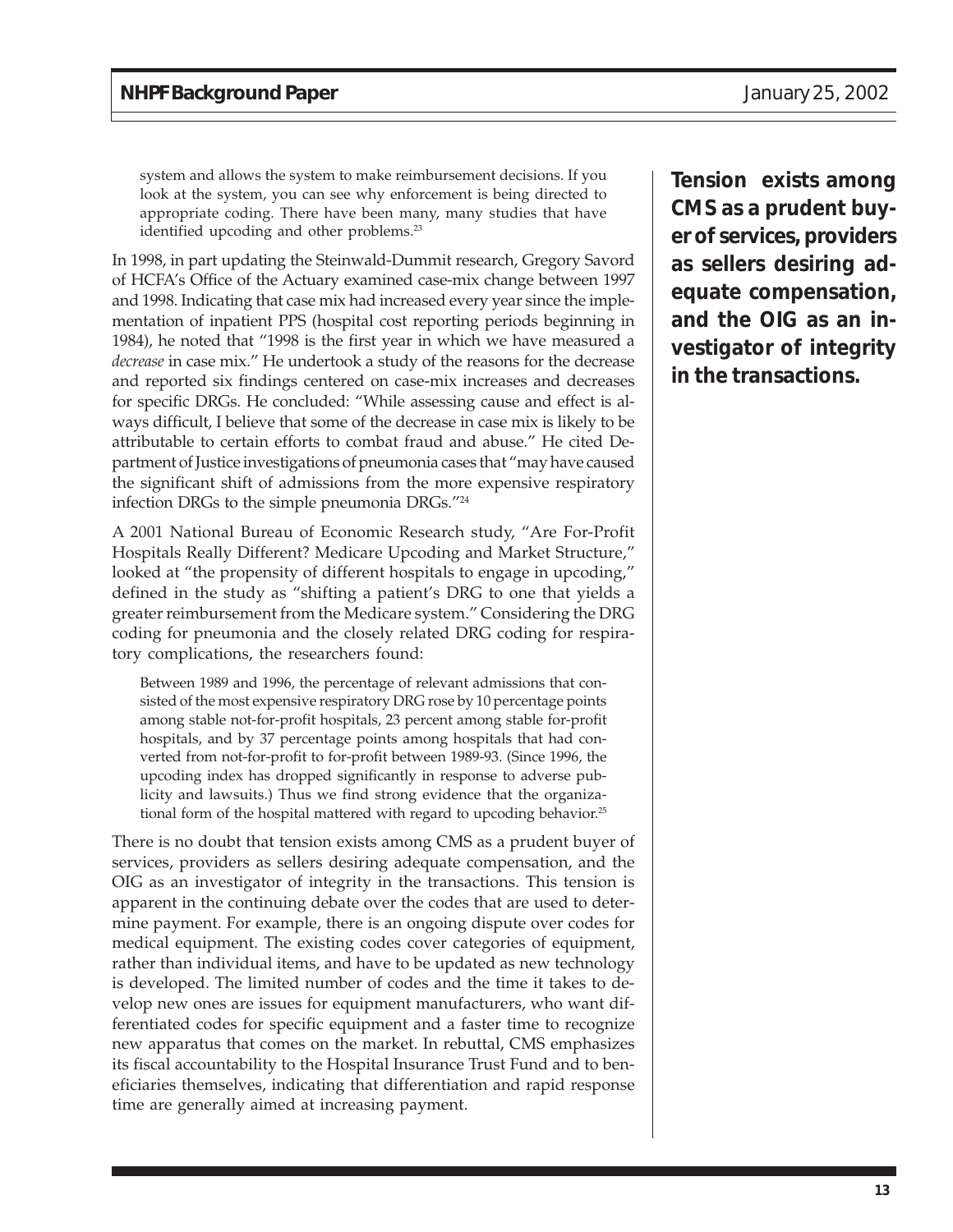Sometimes the tension leads to congressional action, as providers bypass the coding bodies to appeal directly to legislators. A good example, as already indicated, is Section 533 of BIPA, which directs the HHS secretary to "submit to Congress a report on methods of expeditiously incorporating new medical services and technologies into the clinical coding system used with respect to payment for inpatient hospital services" under the Medicare program. At the same time, Congress continues to back aggressive anti-fraud and -abuse activities by the OIG and Department of Justice. The OIG's work plan for 2002 "includes a review of the procedure codes billed by both a hospital and physician for the same outpatient service. OIG said a previous review identified a 23-percent inconsistency rate between hospital outpatient department coding and physician procedure coding."26

### **THE NEED FOR DOCUMENTATION: A BURDEN FOR PROVIDERS?**

The degree of documentation needed for the monitoring of health services to patients and the determination of payment for them also are tension-producing, as illustrated by what Lisa Iezzoni calls "a pitched battle"—deteriorating into "high melodrama"—over codes for physician evaluation and management services.27 E&M codes, which cover physician office and hospital visits, were fairly simple before the relative-value system was instituted for physician payment in 1992. "Levels of clinical service were labeled along a spectrum of increasing intensity (brief, limited, intermediate, comprehensive)," according to Allan S. Brett, M.D., in a *New England Journal of Medicine* article. In 1992, however, HCFA introduced a new set of guidelines, with "requirements for coding each level of service…now specified in much greater detail, taking up 44 pages of CPT." In 1995, additional revisions were introduced. The importance of E&M codes is reflected in their value to physicians and the Medicare program: "in 1996, Medicare payments for E&M services totaled about \$16 billion, or 40 percent of payments to physicians under the program."28

In 1998, HCFA planned to implement a revised set of guidelines for physicians on the coding of E&M services under the Medicare program. The proposed method consisted of counting various items, such as elements of a medical history, body systems, organ systems or body areas, and physical-examination maneuvers, and then consulting "a table that matches a billing code to the type of history, type of physical examination, and complexity of decision making, as derived from the previous steps." Physicians and medical organizations strongly opposed the guidelines, citing numerous problems, "including government intrusion into medical decision making, excessive and time-consuming paperwork, and fear of stiff penalties as a result of unintentional errors in coding clinical encounters."29 HCFA backed off and the situation still is unresolved.

**"In 1996, Medicare payments for E&M services totaled about \$16 billion, or 40 percent of payments to physicians under the program."**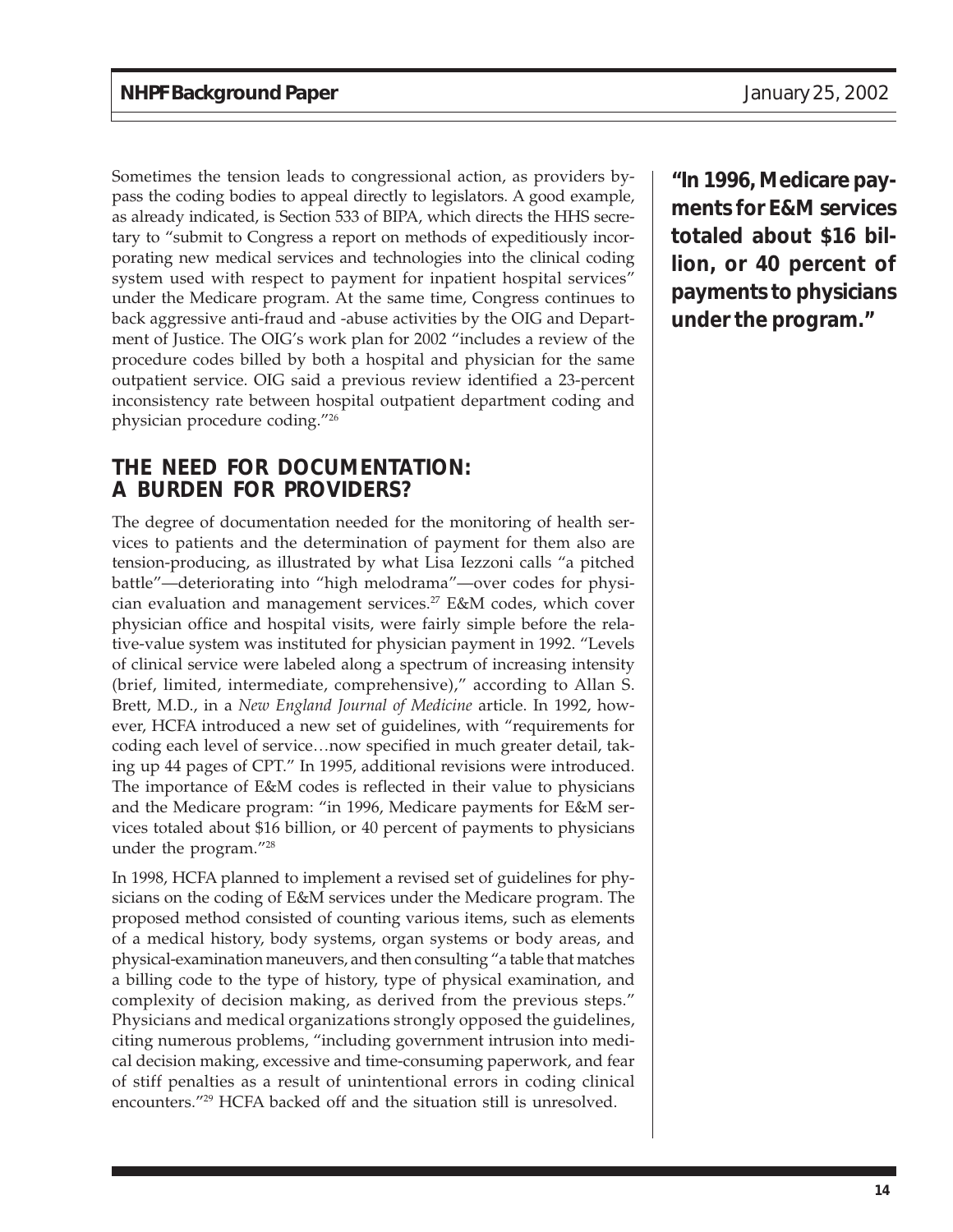According to Donald Young, M.D., president of the HIAA, "All the payer wants and needs is documentation that adequately describes the service that is rendered." For both private and public payers, he considers the descriptors used to define both routine and complex office visits in CPT as deficient and views this deficiency as a technical problem. He also sees the modifiers that are used in the descriptors as a technical difficulty to be overcome.30 Addressing the technical side of E&M descriptions, Roz D. Lasker, M.D., and M. Susan Marquis, Ph.D., conducted a study on "the amount of physicians' work, the time spent in encounters with patients, and characteristics of patients and visits for 19,143 physician-patient visits in the practices of 339 urologists, rheumatologists, and general internists." They concluded that adequate documentation could be obtained, as follows:

The total amount of work involved in providing E&M services in practice could be accurately reflected by a coding scheme based on blocks of encounter time and a limited set of types of visit. Such a scheme would have separate categories of E&M codes for different types of visit (e.g., initial visit, consultation, visit with an established patient for a new problem, and follow-up visit for an existing problem).…Although the coding scheme would be based on the type of visit and blocks of encounter time, the reimbursement would be calculated to reflect the total work (i.e., work performed before, during, and after the face-to-face encounter with the patient) associated with the average encounter time for the block. Technical services and procedures provided during the visit would continue to be reimbursed separately.<sup>31</sup>

However the E&M controversy is eventually settled, it seems clear that, as administrators of both private and public health programs put greater and greater emphasis on quality monitoring and performance, documentation likely will be become more stringent, rather than less. Indeed, the AMA CPT Editorial Panel itself has recognized the importance of "evidence-based measurements with established ties to health outcomes; measurements that address clinical conditions of high prevalence, high risk or high cost; and well-established measurements that are currently being used by large segments of the health care industry across the country."32

Under HIPAA, documentation will also become more standardized. When HIPAA's electronics standards provisions go into effect in October 2003, they will apply to eight different types of administrative and financial health care transactions, the first being "health claims or equivalent encounter information." Using the code sets adopted by CMS, providers and others subject to the law will have to follow standard coding guidelines. Because HIPAA also imposes privacy restrictions (effective in April 2003) and security rules (expected to be issued in Spring 2002), providers will have to meet additional standards as well, subject to civil and criminal penalties for noncompliance.

While the issues of documentation for coding, along with the debates about codes' appropriateness, accuracy, and responsiveness to change;

**Under HIPAA, documentation will also become more standardized.**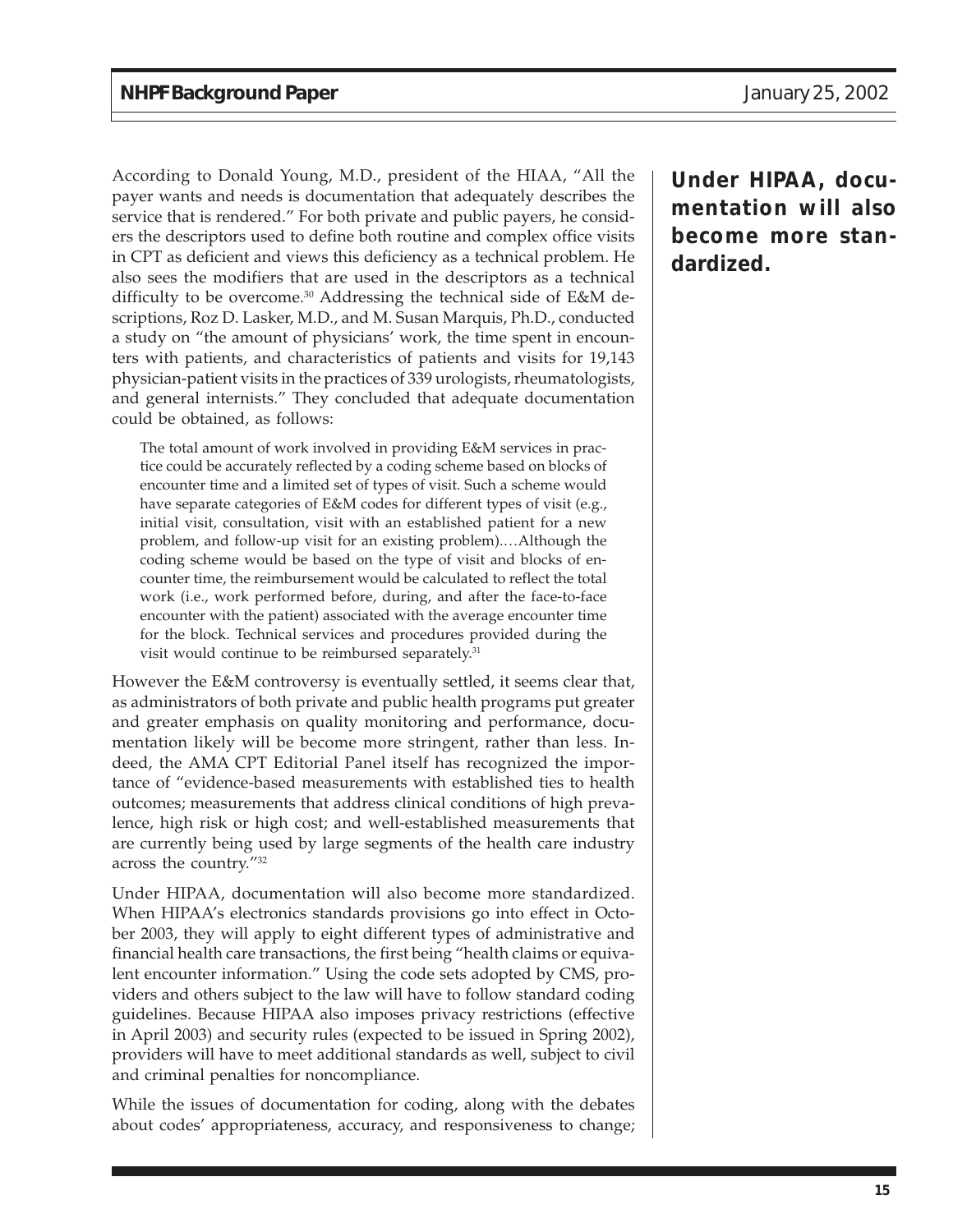movement from the ICD-9-CM to a modified version of the ICD-10 coding system for inpatient services; and CPT governance process, may seem arcane, they take up a considerable amount of time and energy in both the public and private sectors. Although payers, whether they be Medicare or Medicaid on the public side or private insurers, set payment policies, they are dependent upon coding systems to describe the services that absorb their dollars. Understanding those systems—how they can be effectively used as well as misused—is crucial to following the dollar flows within the health care industry, dollar flows which amounted to \$224 billion for Medicare alone in 2000.

*Many thanks to those in both the public and the private sectors who contributed to this background paper by providing information and/or reviewing the final document. Patricia Brooks of CMS made numerous helpful suggestions, and several other agency staff provided comments as well. Barton McCann of Health Policy Alternatives, Inc.; Donald Young, M.D., and Tom Musco of HIAA; and former NHPF staff member Bruce Steinwald provided thoughtful assistance, as did Michael Beebe, director of the CPT Editorial Panel, who made available a slide presentation on CPT. The Forum, however, bears final responsibility for the content of the paper.*

# **ENDNOTES**

1. National Center for Health Statistics, *International Classification of Diseases, 9th Revision, Clinical Modification (ICD-9-CM),* 6th ed. (2001 update), (on CD-ROM), Centers for Disease Control and Prevention, U.S. Department of Health and Human Services, Washington, D.C., 2001; available from National Technical Information Service, U.S. Department of Commerce, Springfield, Va.

2. National Center for Health Statistics, "Classifications of Diseases and Functioning and Disability—ICD-9-CM Coordination and Maintenance Committee," Centers for Disease Control and Prevention, U.S. Department of Health and Human Services, Washington, D.C.; accessed October 18, 2001, at http://www.cdc.gov/nchs/about/otheract/icd9/maint/ maint.htm.

3. ICD-9-CM Coordination and Maintenance Committee, "Summary Report of May 17-18, 2001 Meeting," Centers for Medicare and Medicaid Services, U.S. Department of Health and Human Services, Washington, D.C., 1.

4. National Center for Health Statistics, "Mortality Data from the National Vital Statistics System—International Classification of Diseases, Tenth Revision (ICD-10)," Centers for Disease Control and Prevention, U.S. Department of Health and Human Services, Washington, D.C.; accessed October 18, 2001, at http://www.cdc.gov/nchs/about/major/dvs/ icd10des.htm.

5. Karen Peasley, "Benefits of ICD-10-AM," in *Essentials of ICD-10-AM: an Information Package for Clinicians and Users of Coded Data,* National Centre for Classification in Health, Faculty of Health Sciences, University of Sydney, Sydney, Australia; accessed October 18, 2001, at http://www.cchs.usyd.edu.au/ncch/clined/introd~1/.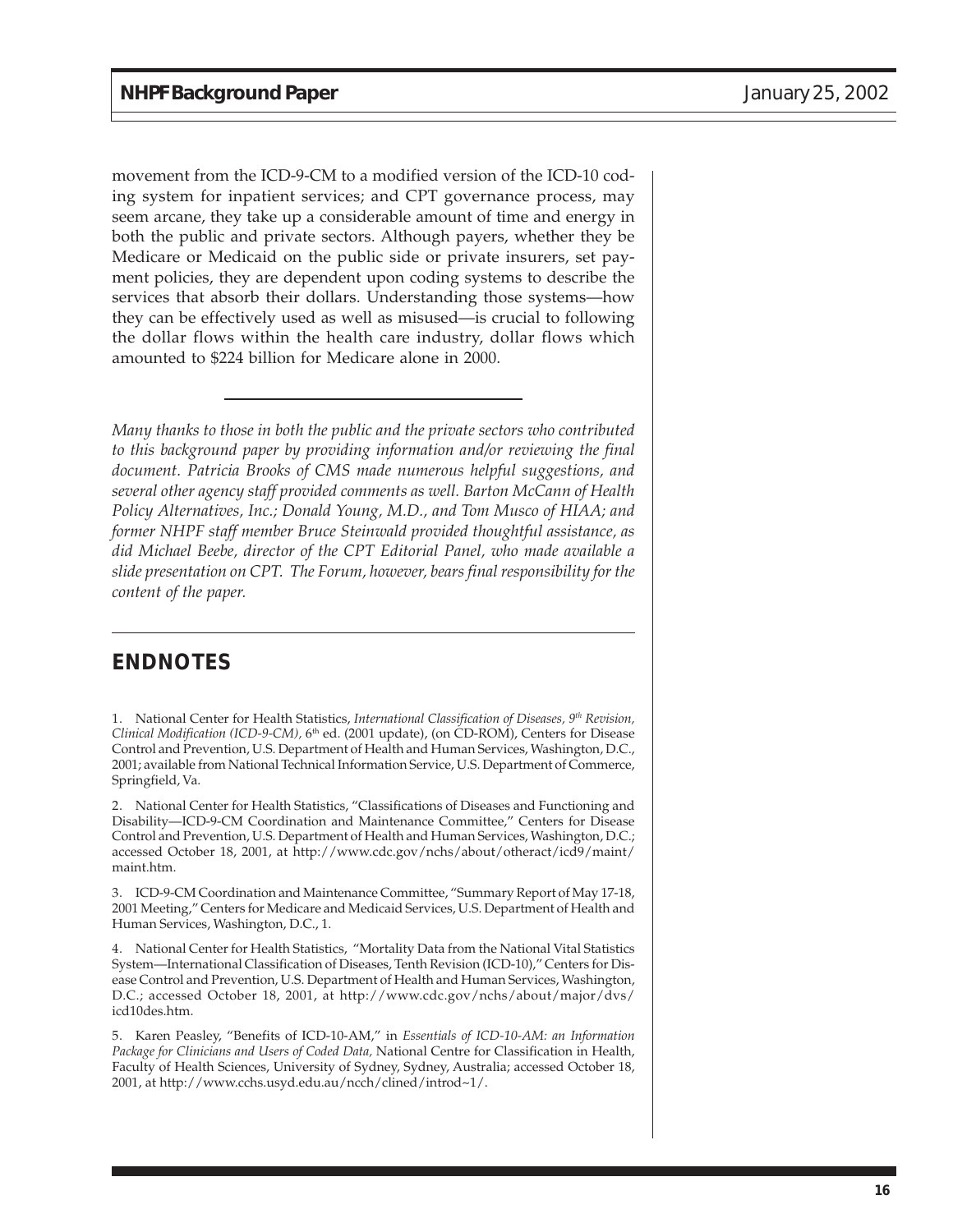6. National Center for Health Statistics, "Classifications of Diseases and Functioning and Disability—International Classification of Functioning, Disability, and Health (ICF)," Centers for Disease Control and Prevention, U.S. Department of Health and Human Services, Washington, D.C.; accessed October 18, 2001, at http://www.cdc.gov/nchs/about/otheract/ icd9/icfhome.htm.

7. William Mark Krushat, senior technical advisor, Office of Clinical Standards and Quality, Center for Medicare and Medicaid Services, U.S. Department of Health and Human Services, personal communication to the author, January 22, 2002.

8. T. Reginald Harris, "Physicians' Current Procedural Terminology (CPT)," statement of the American Medical Association to the Subcommittee on Health Data Needs, Standards and Security, National Committee on Vital and Health Statistics, U.S. Department of Health and Human Services, April 16, 1997, 2.

9. Michael Beebe, "Changes and Enhancements, CPT 2002," presentation to CPT 2002 Coding Symposium, American Medical Association, November 15-16, 2001.

10. Harris, "Physicians' CPT," 1-2, 4-5.

11. "Ambulance Services: New Rule Due But No Condition Codes," *Medicine and Health,* November 16, 2001.

12. Joan Logue, "AACC—Keeping Up with Medicare Reimbursement and CPT Coding Issues," AACC, Washington, D.C.; accessed October 17, 2001, at http://www.aacc.org/ cln/features/97features/jul97featcpt.html.

13. "Agreement: The Department of Health and Human Services, Health Care Financing Administration, and American Medical Association, " 3-4.; accessed October 17, 2001, at http://www.aapsonline.org/aaps/medicare/hctaama.txt.

14. Andrew L. Schafly, "AMA's Secret Pact with HFCA," Association of American Physicians and Surgeons, Inc., Tucson, Arizona, 1; accessed October 17, 2001, at http:// www.aapsonline.org/aaps.

15. Harris, "Physicians' CPT," 5-7.

16. Sen. Trent Lott (R-Miss.), letter to to Health and Human Services Secretary Tommy G. Thompson, July 27, 2001, 1.

17. "Implementation of ICD-10 by WHO Member States," WHO Statistical Information System, World Health Organization; accessed January 10, 2002, at http://www.who.int/ whosis/icd10/implemen.htm.

18. Lisa I. Iezzoni, "Editorial: The Demand for Documentation for Medicare Payment," *New England Journal of Medicine,* 341, no. 5 (July 29, 1999): 365-367.

19. ICD-9-CM Committee, "Summary Report," 3-4.

20. Lisa I. Iezzoni, Susan Burnside, Laurie Sickles, Mark A. Moskowitz, Eric Sawitz, and Paul A. Levine, "Coding of Myocardial Infarction," *Annals of Internal Medicine,* 109 (November 1, 1988): 745-751.

21. Bruce Steinwald and Laura Dummit, "Hospital Case-Mix Change under Medicare: Sicker Patients or DRG Creep?" *Health Affairs,* Summer 1989, 35-47.

22. Steinwald and Dummit, "Hospital Case-Mix."

23. "Federal and State Medicare and Medicaid Compliance and Enforcement Efforts Expected to Continue Unabated Despite Government Focus on Anti-Terrorism Initiatives," *Health Care Review* (Deloitte & Touche), November 2001, 4.

24. Gregory Savord, "Subject: Analysis of PPS Hospital Case-Mix Change between 1997 and 1998," internal memorandum to Richard S. Foster, chief actuary of Health Care Financing Administration, U.S. Department of Health and Human Services, Washington, D.C., November 19, 1998, 1.

25. Elaine Silverman and Jonathan Skinner, "Are For-Profit Hospitals Really Different? Medicare Upcoding and Market Structure," Working Paper 8133, National Bureau of Economic Research, Washington, D.C., February 2001, 3-4.